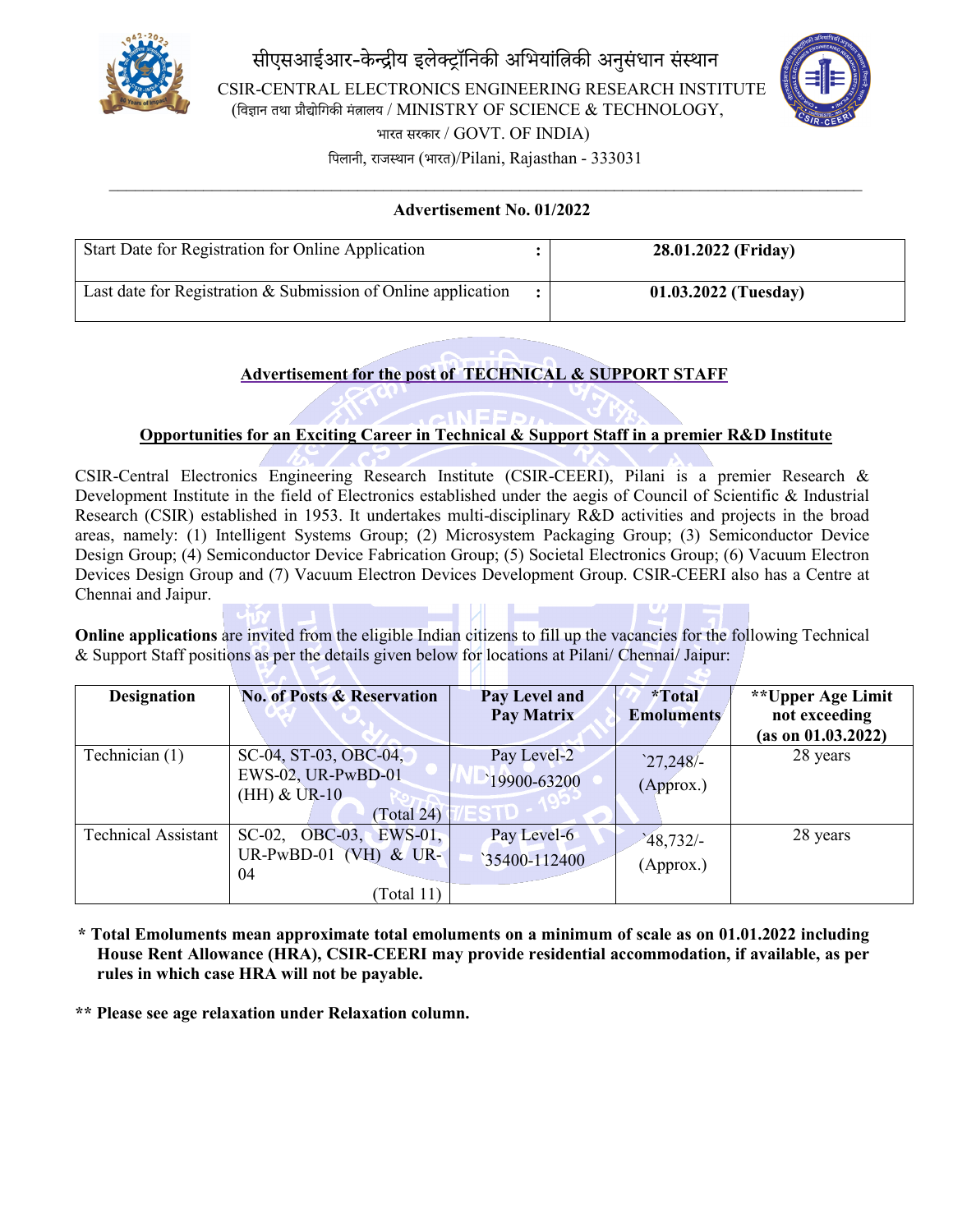## **The details of posts are as given below:**

| Post                                         | Name of the                                                              | Category         | <b>Essential Educational Qualifications</b>                                                                                                                                                                                                                                                                                                                                                                                                                                                                                                                                                                                                                                                                                                               | <b>Job Requirement</b>                                                                                                                                                                                                                                                                                                                                                 |
|----------------------------------------------|--------------------------------------------------------------------------|------------------|-----------------------------------------------------------------------------------------------------------------------------------------------------------------------------------------------------------------------------------------------------------------------------------------------------------------------------------------------------------------------------------------------------------------------------------------------------------------------------------------------------------------------------------------------------------------------------------------------------------------------------------------------------------------------------------------------------------------------------------------------------------|------------------------------------------------------------------------------------------------------------------------------------------------------------------------------------------------------------------------------------------------------------------------------------------------------------------------------------------------------------------------|
| Code &                                       | Posts and                                                                |                  |                                                                                                                                                                                                                                                                                                                                                                                                                                                                                                                                                                                                                                                                                                                                                           |                                                                                                                                                                                                                                                                                                                                                                        |
| No. of                                       | <b>Trade</b>                                                             |                  |                                                                                                                                                                                                                                                                                                                                                                                                                                                                                                                                                                                                                                                                                                                                                           |                                                                                                                                                                                                                                                                                                                                                                        |
| <b>Posts</b><br>TECH-1<br>$\&$<br>Post - $1$ | Technician (1)<br>{Mechanic<br>(Refrigeration<br>& Air<br>Conditioning)} | $UR - 1$         | Secondary School Certificate (SSC)/ 10 <sup>th</sup><br>Standard/ SSC or equivalent with Science<br>subjects, with minimum 55% marks and ITI<br>certificate or National/ State trade certificate in<br>Refrigeration & Air conditioning.<br>Or.<br>SSC/ 10 <sup>th</sup> Standard or equivalent with Science<br>subjects, with minimum 55% marks and 2<br>years full time experience as an apprentice<br>trainee from a recognized Institution in<br>Refrigeration & Air conditioning trade.<br>Or<br>SSC/ 10 <sup>th</sup> Standard or equivalent with Science<br>subjects, with minimum 55% marks and 3<br>years of work experience in Refrigeration &<br>Air conditioning trade in a Ministry/                                                         | Repair and maintenance of<br>Refrigeration<br>and<br>Air-<br>condition equipment such as<br>window AC, split ACs, water<br>coolers,<br>desert<br>coolers,<br>refrigerators etc. Operation<br>and maintenance of Central<br>AC Plants, Package type AC<br>units. Technical support in<br>electrical division of the<br>Institute.                                       |
|                                              |                                                                          |                  | Organization/ Public<br>Department/<br>sector<br>undertaking/ Autonomous<br><b>Body</b><br>under                                                                                                                                                                                                                                                                                                                                                                                                                                                                                                                                                                                                                                                          |                                                                                                                                                                                                                                                                                                                                                                        |
|                                              |                                                                          |                  | Government of India/State/UT.                                                                                                                                                                                                                                                                                                                                                                                                                                                                                                                                                                                                                                                                                                                             |                                                                                                                                                                                                                                                                                                                                                                        |
| TECH-2<br>$\&$<br>Post - $4$                 | Technician $(1)$<br>(Electrician)                                        | $UR-2$<br>$SC-2$ | Secondary School Certificate (SSC)/ 10 <sup>th</sup><br>Standard/ SSC or equivalent with Science<br>subjects, with minimum 55% marks and ITI<br>certificate or National/ State trade certificate in<br>Electrician.<br><b>Or</b><br>SSC/ 10 <sup>th</sup> Standard or equivalent with Science<br>subjects, with minimum 55% marks and 2<br>years full time experience as an apprentice<br>trainee from a recognized Institution in<br>Electrician trade.<br>Or<br>SSC/ 10 <sup>th</sup> Standard or equivalent with Science<br>subjects, with minimum 55% marks and 3<br>years of work experience in Electrician trade in<br>a Ministry/ Department/ Organization/ Public<br>sector undertaking/ Autonomous Body under<br>Government of India/ State/ UT. | Repair and maintenance of<br>electrical installations;<br>Repair and maintenance of<br>electrical<br>of<br>control<br>workshop machines, water<br>starter<br>controls.<br>pumps,<br>Operation and maintenance<br>of switchgears.<br>LT<br>/HT<br>overhead lines repairs and<br>maintenance.<br>Technical<br>electrical<br>support to the<br>division of the Institute. |
| TECH-3<br>$\&$<br>Post - $1$                 | Technician (1)<br>(Plumber)                                              | $OBC - 1$        | Secondary School Certificate (SSC)/ 10 <sup>th</sup><br>Standard/ SSC or equivalent with Science<br>subjects, with minimum 55% marks and ITI<br>certificate or National/ State trade certificate in<br>Plumber.<br><b>Or</b><br>SSC/ 10 <sup>th</sup> Standard or equivalent with Science<br>subjects, with minimum 55% marks and 2<br>years full time experience as an apprentice<br>trainee from a recognized Institution in<br>Plumber trade.<br>Or<br>SSC/ 10 <sup>th</sup> Standard or equivalent with Science<br>subjects, with minimum 55% marks and 3<br>years of work experience in Plumber trade in a                                                                                                                                           | Normal<br>and<br>emergent<br>plumbing and related work<br>(even in odd hours) in<br>Institute and Colony. Repair<br>and maintenance works for<br>Job<br>all<br>complaints<br>of<br>Plumbing/CI/Drainage<br>and<br>sewerage lines of Institute<br>Colony. Plumbering support<br>to the civil division of the<br>Institute.                                              |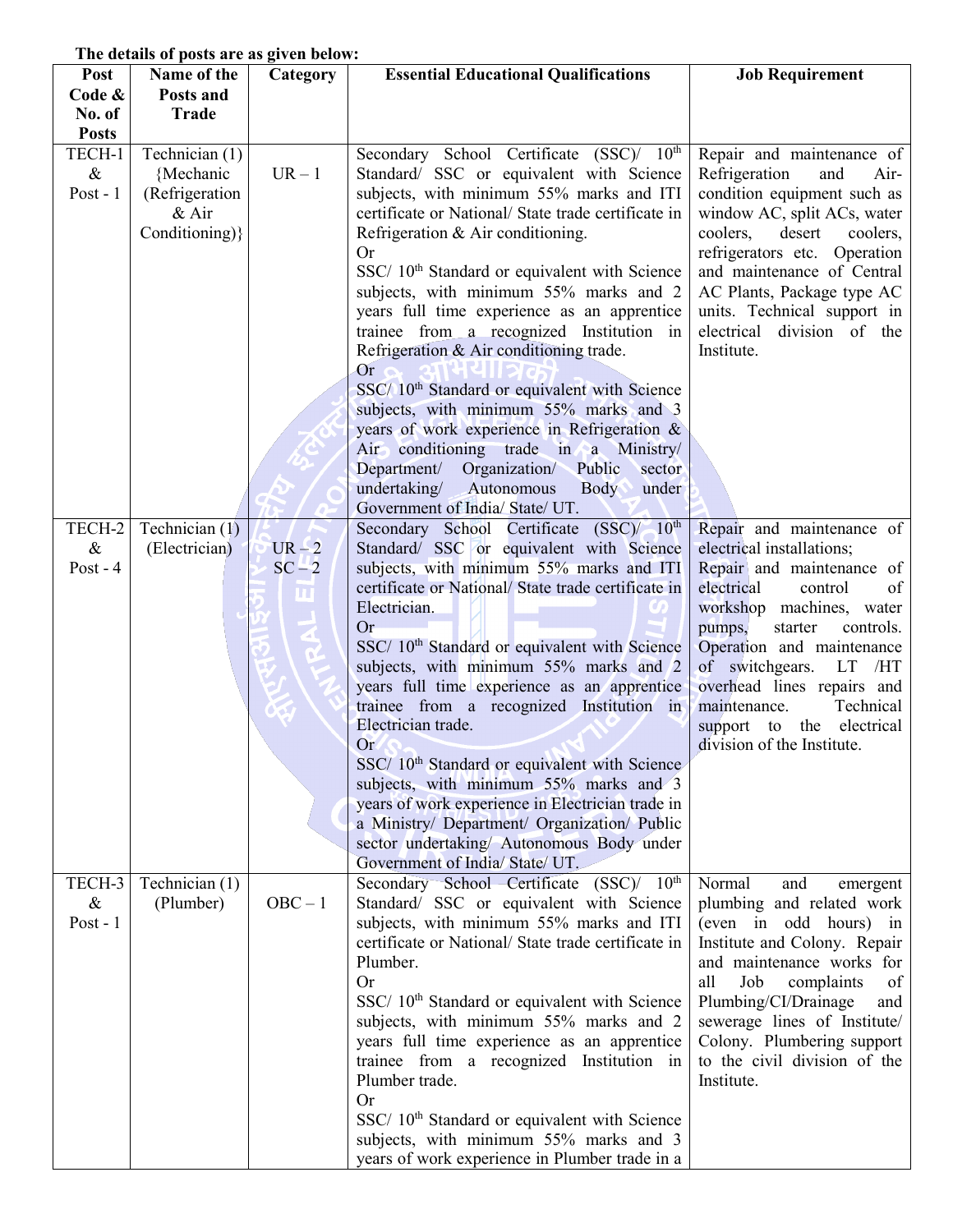|            |                 |           | Ministry/ Department/ Organization/ Public                |                                  |
|------------|-----------------|-----------|-----------------------------------------------------------|----------------------------------|
|            |                 |           | sector undertaking/ Autonomous Body under                 |                                  |
|            |                 |           | Government of India/ State/ UT.                           |                                  |
| TECH-4     | Technician (1)  |           | Secondary School Certificate (SSC)/ 10 <sup>th</sup>      | Construction related works       |
| $\&$       | {Mason          | $OBC - 1$ | Standard/ SSC or equivalent with Science                  | such as foundation works,        |
| Post - $1$ | (Building       |           | subjects, with minimum 55% marks and ITI                  | stone and brick masonry,         |
|            |                 |           |                                                           |                                  |
|            | Construction)}  |           | certificate or National/ State trade certificate in       | Reinforcement<br>Cement          |
|            |                 |           | Mason Building Construction.                              | Concrete<br>(RCC)<br>work,       |
|            |                 |           | Or.                                                       | flooring,<br>proofing<br>water   |
|            |                 |           | SSC/ 10 <sup>th</sup> Standard or equivalent with Science | treatment & different type of    |
|            |                 |           | subjects, with minimum 55% marks and 2                    | plaster works, etc. Building     |
|            |                 |           | years full time experience as an apprentice               | construction support to the      |
|            |                 |           | trainee from a recognized Institution in Mason            | civil division of the Institute. |
|            |                 |           | Building Construction trade.                              |                                  |
|            |                 |           | <b>Or</b>                                                 |                                  |
|            |                 |           | SSC/10 <sup>th</sup> Standard or equivalent with Science  |                                  |
|            |                 |           | subjects, with minimum 55% marks and 3                    |                                  |
|            |                 |           | years of work experience in Mason Building                |                                  |
|            |                 |           | Construction trade in a Ministry/ Department/             |                                  |
|            |                 |           | Organization/ Public sector undertaking/                  |                                  |
|            |                 |           | Autonomous Body under Government of                       |                                  |
|            |                 |           | India/State/UT.                                           |                                  |
| TECH-5     | Technician (1)  |           | Secondary School Certificate (SSC)/ 10th                  | Machining<br>of<br>Jobs<br>by    |
| $\&$       | {Tools & Die    | $OBC-1$   | Standard/ SSC or equivalent with Science                  | Milling, Turing & Grinding       |
| Post - $1$ | Maker (Press    |           | subjects, with minimum 55% marks and ITI                  | Manufacturing of blanking        |
|            | Tools, Jigs $&$ |           | certificate or National/ State trade certificate in       | die set for square/ round/       |
|            |                 |           |                                                           |                                  |
|            | Fixtures) }     |           | Tools & Die Maker (Press Tools, Jigs &                    | rectangular/<br>elliptical       |
|            |                 | Ш         | Fixtures).                                                | components.<br>Construct<br>a    |
|            |                 |           | Or                                                        | piercing<br>blanking<br>tool.    |
|            |                 |           | SSC/ 10 <sup>th</sup> Standard or equivalent with Science | Manufacturing of fixtures.       |
|            |                 |           | subjects, with minimum 55% marks and 2                    | Technical support to the         |
|            |                 |           | years full time experience as an apprentice               | central workshop division of     |
|            |                 |           | trainee from a recognized Institution in Tools            | the Institute.                   |
|            |                 |           | & Die Maker (Press Tools, Jigs & Fixtures)                |                                  |
|            |                 |           | trade.                                                    |                                  |
|            |                 |           | <b>Or</b>                                                 |                                  |
|            |                 |           | SSC/ 10 <sup>th</sup> Standard or equivalent with Science |                                  |
|            |                 |           | subjects, with minimum 55% marks and 3                    |                                  |
|            |                 |           | years of work experience in Tools & Die                   |                                  |
|            |                 |           | Maker (Press Tools, Jigs & Fixtures) trade in a           |                                  |
|            |                 |           | Ministry/ Department/ Organization/ Public                |                                  |
|            |                 |           | sector undertaking/ Autonomous Body under                 |                                  |
|            |                 |           | Government of India/State/UT.                             |                                  |
| TECH-6     | Technician (1)  |           | Secondary School Certificate (SSC)/ 10 <sup>th</sup>      | Turning jobs on both CNC         |
| $\&$       | (Turner)        | $UR-1$    | Standard/ SSC or equivalent with Science                  | and Conventional<br>turning      |
| Post - $2$ |                 | $OBC - 1$ | subjects, with minimum 55% marks and ITI                  | machines.<br>Repair,             |
|            |                 |           | certificate or National/ State trade certificate in       | maintenance & overhaul of        |
|            |                 |           | Turner.                                                   | machine tools. Proficiency in    |
|            |                 |           | <b>Or</b>                                                 | mechanical<br>assembly of        |
|            |                 |           |                                                           | Lathe machines. Technical        |
|            |                 |           | SSC/ 10 <sup>th</sup> Standard or equivalent with Science |                                  |
|            |                 |           | subjects, with minimum 55% marks and 2                    | the<br>central<br>support<br>to  |
|            |                 |           | years full time experience as an apprentice               | workshop division of the         |
|            |                 |           | trainee from a recognized Institution in Turner           | Institute.                       |
|            |                 |           | trade.                                                    |                                  |
|            |                 |           | Or                                                        |                                  |
|            |                 |           | SSC/ 10 <sup>th</sup> Standard or equivalent with Science |                                  |
|            |                 |           | subjects, with minimum 55% marks and 3                    |                                  |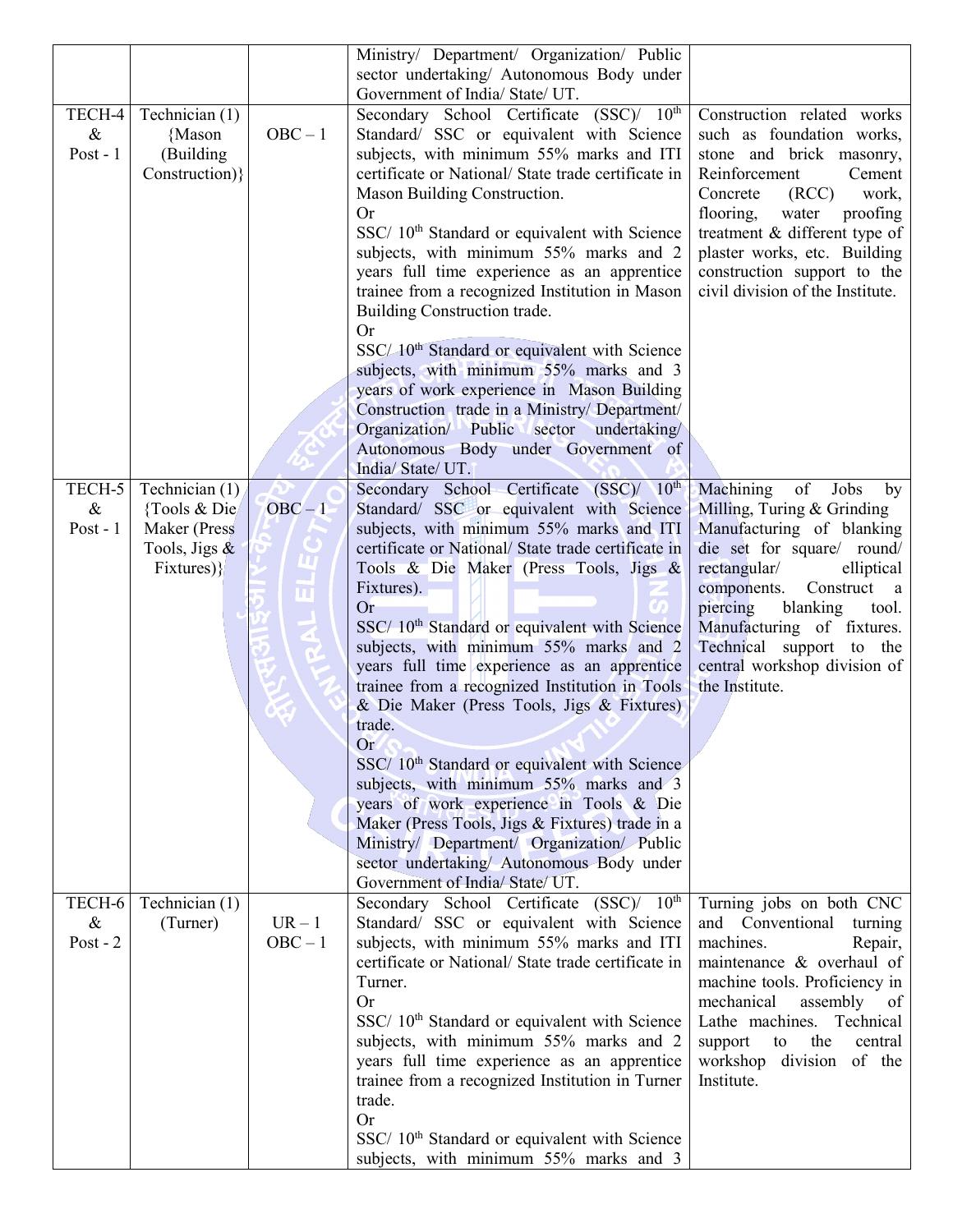|            |                |           | years of work experience in Turner trade in a                                         |                                                      |
|------------|----------------|-----------|---------------------------------------------------------------------------------------|------------------------------------------------------|
|            |                |           | Ministry/ Department/ Organization/ Public                                            |                                                      |
|            |                |           | sector undertaking/ Autonomous Body under                                             |                                                      |
|            |                |           | Government of India/ State/ UT.                                                       |                                                      |
| TECH-7     | Technician (1) |           | Secondary School Certificate (SSC)/ 10 <sup>th</sup>                                  | Welding<br>Fitting,<br>and                           |
| $\&$       | (Fitter)       | $UR - 1$  | Standard/ SSC or equivalent with Science                                              | Assembly works involved in                           |
| Post - $3$ |                | $ST-1$    | subjects, with minimum 55% marks and ITI                                              | various projects. Assistance                         |
|            |                | $EWS - 1$ | certificate or National/ State trade certificate in                                   | in lab demonstration and                             |
|            |                |           | Fitter.                                                                               |                                                      |
|            |                |           | Or                                                                                    | field trials. Management and                         |
|            |                |           |                                                                                       | maintenance of workshop                              |
|            |                |           | SSC/ 10 <sup>th</sup> Standard or equivalent with Science                             | equipment.<br>Technical                              |
|            |                |           | subjects, with minimum 55% marks and 2                                                | support<br>central<br>the<br>to                      |
|            |                |           | years full time experience as an apprentice                                           | workshop division of the                             |
|            |                |           | trainee from a recognized Institution in Fitter                                       | Institute.                                           |
|            |                |           | trade.                                                                                |                                                      |
|            |                |           | <b>Or</b>                                                                             |                                                      |
|            |                |           | SSC/ 10 <sup>th</sup> Standard or equivalent with Science                             |                                                      |
|            |                |           | subjects, with minimum 55% marks and 3                                                |                                                      |
|            |                |           | years of work experience in Fitter trade in a                                         |                                                      |
|            |                |           | Ministry/ Department/ Organization/ Public                                            |                                                      |
|            |                |           | sector undertaking/ Autonomous Body under                                             |                                                      |
|            |                |           | Government of India/ State/ UT.                                                       |                                                      |
| TECH-8     | Technician (1) |           | Secondary School Certificate (SSC)/ 10th                                              | PCB fabrication. Electronic                          |
| $\&$       | (Electronics   | $UR-2$    | Standard/ SSC or equivalent with Science                                              | soldering.<br>component                              |
| Post - $4$ | Mechanic)      | $SC-1$    | subjects, with minimum 55% marks and ITI                                              | Assistance<br>in<br>lab                              |
|            |                | $EWS-1$   | certificate or National/ State trade certificate in                                   | demonstration<br>field<br>and                        |
|            |                |           | Electronics Mechanic.                                                                 | trials. Handling of testing                          |
|            |                |           | Or                                                                                    | equipment.<br>Technical                              |
|            |                |           | SSC/ 10 <sup>th</sup> Standard or equivalent with Science                             | support to the R&D division                          |
|            |                |           | subjects, with minimum 55% marks and 2                                                | of the Institute.                                    |
|            |                |           | years full time experience as an apprentice                                           |                                                      |
|            |                |           | trainee from a recognized Institution in                                              |                                                      |
|            |                |           | Electronics Mechanic trade.                                                           |                                                      |
|            |                |           | Or                                                                                    |                                                      |
|            |                |           | SSC/ 10 <sup>th</sup> Standard or equivalent with Science                             |                                                      |
|            |                |           | subjects, with minimum 55% marks and 3                                                |                                                      |
|            |                |           | years of work experience in Electronics                                               |                                                      |
|            |                |           | Mechanic trade in a Ministry/ Department/                                             |                                                      |
|            |                |           | Organization/ Public sector undertaking/                                              |                                                      |
|            |                |           | Autonomous Body under Government of                                                   |                                                      |
|            |                |           | India/ State/ UT.                                                                     |                                                      |
| TECH-9     | Technician (1) |           | Secondary School Certificate (SSC)/ 10 <sup>th</sup>                                  | Inventory<br>electronic                              |
| $\&$       | (COPA)         | $UR-2$    | Standard/ SSC or equivalent with Science                                              | Entry.<br>components/<br>Data                        |
| Post - $4$ |                | $ST-1$    | subjects, with minimum 55% marks and ITI                                              | Downloading<br>dumping                               |
|            |                | UR-PwBD   | certificate or National/ State trade certificate in                                   | software<br>embedded<br>and                          |
|            |                | $1$ (HH)  | COPA.                                                                                 | testing.<br>Assistance<br>1n                         |
|            |                |           | <b>Or</b>                                                                             | Institute<br>networking                              |
|            |                |           | SSC/ 10 <sup>th</sup> Standard or equivalent with Science                             | Assistance<br>in<br>lab                              |
|            |                |           |                                                                                       | field                                                |
|            |                |           | subjects, with minimum 55% marks and 2<br>years full time experience as an apprentice | demonstration<br>and<br>trials. Technical support to |
|            |                |           |                                                                                       |                                                      |
|            |                |           | trainee from a recognized Institution in COPA                                         | the R&D groups of the                                |
|            |                |           | trade.                                                                                | Institute.                                           |
|            |                |           | Or                                                                                    |                                                      |
|            |                |           | SSC/ 10 <sup>th</sup> Standard or equivalent with Science                             |                                                      |
|            |                |           | subjects, with minimum 55% marks and 3                                                |                                                      |
|            |                |           | years of work experience in COPA trade in a                                           |                                                      |
|            |                |           | Ministry/ Department/ Organization/ Public                                            |                                                      |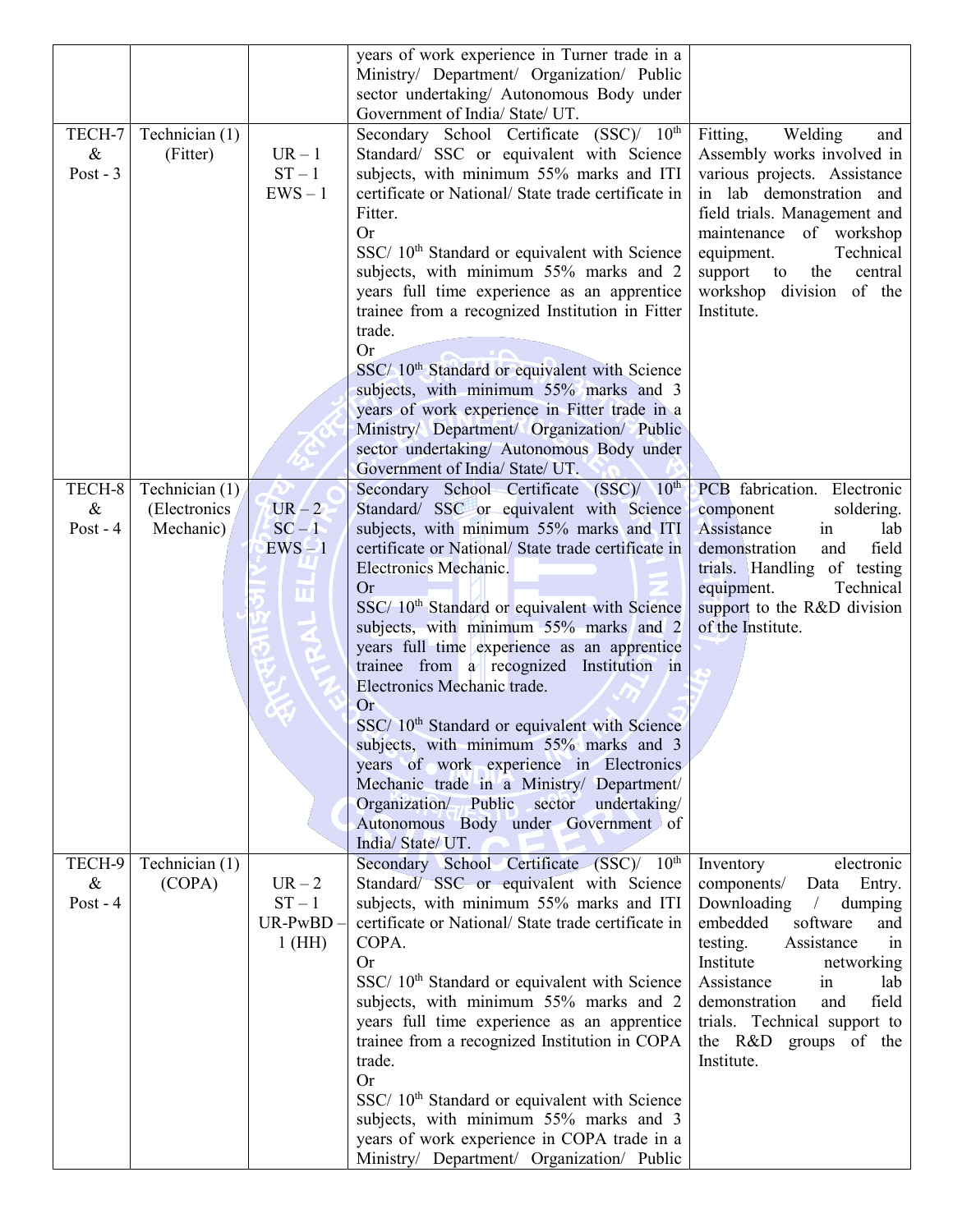|            |               |           | sector undertaking/ Autonomous Body under                                               |                                                               |
|------------|---------------|-----------|-----------------------------------------------------------------------------------------|---------------------------------------------------------------|
|            |               |           | Government of India/ State/ UT.                                                         |                                                               |
| TECH-10    | Technician(1) |           | Secondary School Certificate (SSC)/ 10th                                                | Operation and maintenance                                     |
| $\&$       | (Chemical     | $UR-1$    | Standard/ SSC or equivalent with Science                                                | chemical<br>of                                                |
| Post - $3$ | Plant)        | $SC - 1$  | subjects, with minimum 55% marks and ITI                                                | laboratory.<br>Preparation<br>different<br>of                 |
|            |               | $ST-1$    | certificate or National/ State trade certificate in                                     | chemical<br>solutions<br>for                                  |
|            |               |           | Chemical Plant.                                                                         |                                                               |
|            |               |           |                                                                                         | glassware and wafer cleaning                                  |
|            |               |           | Or                                                                                      | Preparation of electroplating                                 |
|            |               |           | SSC/ 10 <sup>th</sup> Standard or equivalent with Science                               | solutions. Disposal of used                                   |
|            |               |           | subjects, with minimum 55% marks and 2                                                  | chemicals<br>Handling<br>of                                   |
|            |               |           | years full time experience as an apprentice<br>trainee from a recognized Institution in | analytical instruments.                                       |
|            |               |           | Chemical Plant trade.                                                                   |                                                               |
|            |               |           | <b>Or</b>                                                                               |                                                               |
|            |               |           | SSC/ 10 <sup>th</sup> Standard or equivalent with Science                               |                                                               |
|            |               |           | subjects, with minimum 55% marks and 3                                                  |                                                               |
|            |               |           | years of work experience in Chemical Plant                                              |                                                               |
|            |               |           | trade in a Ministry/ Department/ Organization/                                          |                                                               |
|            |               |           | Public sector undertaking/ Autonomous Body                                              |                                                               |
|            |               |           | under Government of India/ State/ UT.                                                   |                                                               |
| $TA - 1$   | Technical     |           | Diploma in Electrical Engg./ Tech. of at least 3                                        | of estimates,<br>Preparation                                  |
| $\&$       | Assistant     | $UR - 1$  | years full time duration, with minimum 60%                                              | tenders and its processing as                                 |
| Post - $2$ | (Electrical)  | $EWS - 1$ | marks and experience of 02 years in Electrical                                          | CPWD/<br><b>CSIR</b><br>norms/                                |
|            |               |           | Engg./ Tech.                                                                            | guidelines for new electrical                                 |
|            |               |           | Or                                                                                      | installations<br>works<br>for                                 |
|            |               |           | Diploma in Electrical Engg./ Tech. of at least 2                                        | office/staff<br>quarters/street                               |
|            |               |           | years full time duration in case of lateral                                             | lights. Operations, Repair                                    |
|            |               |           | admission in Diploma course, with minimum                                               | and maintenance of electrical                                 |
|            |               |           | 60% marks and experience of 02 years in                                                 | installations<br>and<br>its                                   |
|            |               |           | Electrical Engg./Tech.                                                                  | accessories of office building                                |
|            |               |           |                                                                                         | staff<br>and<br>quarters.                                     |
|            |               |           |                                                                                         | Supervision of engineering                                    |
|            |               |           |                                                                                         | services,<br>electrical                                       |
|            |               |           |                                                                                         | infrastructure and facilities,                                |
|            |               |           |                                                                                         | and different capacity diesel                                 |
|            |               |           |                                                                                         | generating sets. Assisting in                                 |
|            |               |           | · INDIA ·                                                                               | ongoing R&D projects and                                      |
|            |               |           |                                                                                         | allied electrical activities.                                 |
| $TA-2$     | Technical     |           | Diploma in Mechanical Engg./ Tech. of at least                                          | Operation and maintenance                                     |
| $\&$       | Assistant     | $SC-1$    | 3 years full time duration, with minimum 60%                                            | of Central<br>AC<br>Plants,                                   |
| Post - $2$ | (Mechanical)  | $OBC - 1$ | marks and experience of 02 years in                                                     | Package<br>AC<br>units<br>type                                |
|            |               |           | Mechanical Engg./ Tech.                                                                 | window, split ACs, water                                      |
|            |               |           | Or                                                                                      | coolers,<br>desert<br>coolers,                                |
|            |               |           | Diploma in Mechanical Engg./ Tech. of at least                                          | refrigerators.<br>Operation &                                 |
|            |               |           | 2 years full time duration in case of lateral                                           | maintenance<br>various<br>of                                  |
|            |               |           | admission in Diploma course, with minimum                                               | capacities<br>of<br>Diesel                                    |
|            |               |           | 60% marks and experience of 02 years in                                                 | generating sets. Shift duty for                               |
|            |               |           | Mechanical Engg./ Tech.                                                                 | managing the services like                                    |
|            |               |           |                                                                                         | $ACs$ ,<br>DG<br>Air<br>sets,                                 |
|            |               |           |                                                                                         | compressors, Chilled water<br>units, Electrical installations |
|            |               |           |                                                                                         | Engineering<br>Services<br>of                                 |
|            |               |           |                                                                                         | Division.<br>Preventive                                       |
|            |               |           |                                                                                         | above.<br>maintenance<br>of                                   |
|            |               |           |                                                                                         | Assisting in ongoing R&D                                      |
|            |               |           |                                                                                         | projects<br>and<br>allied                                     |
|            |               |           |                                                                                         | mechanical activities.                                        |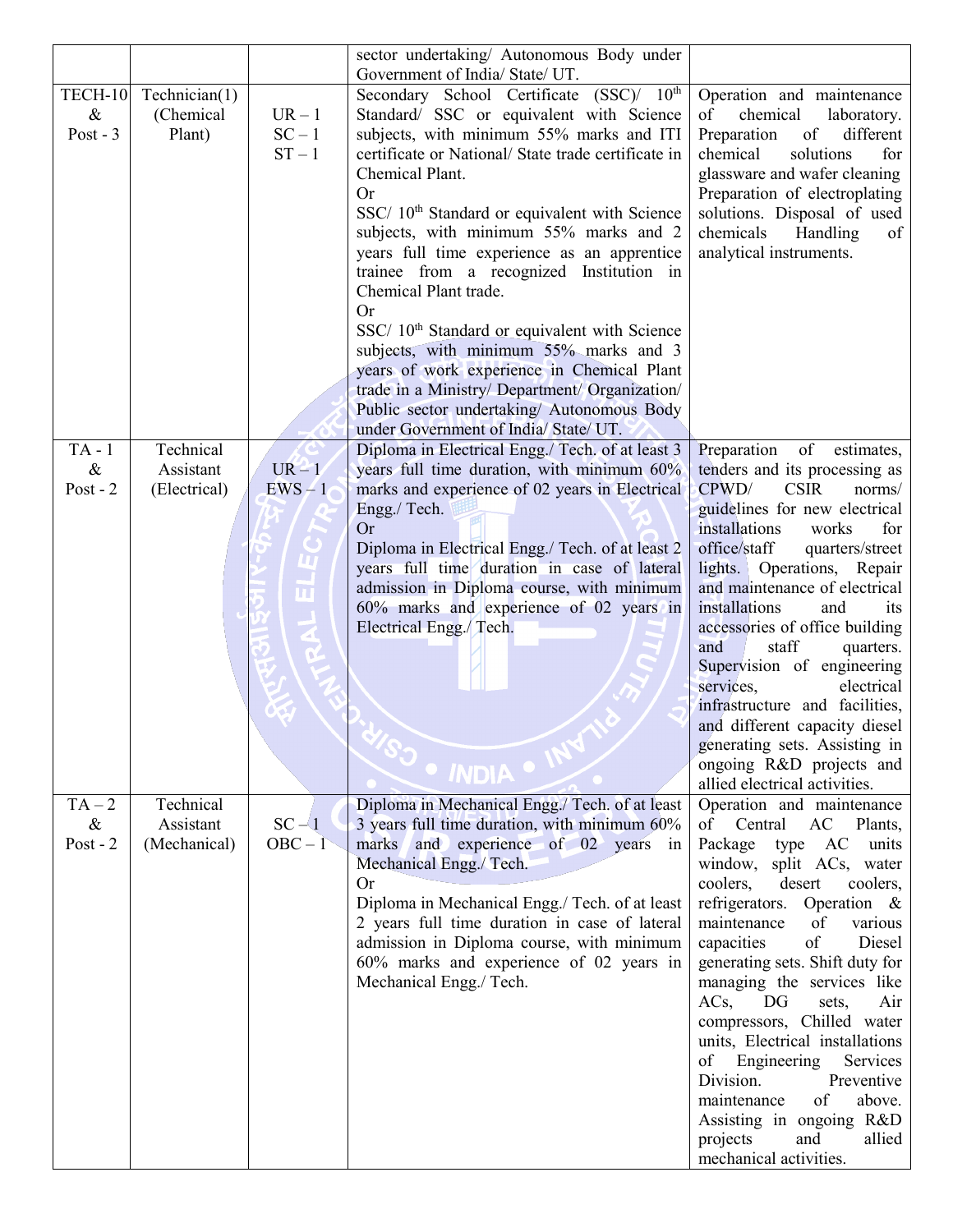| $TA-3$     | Technical     |                | Diploma in Civil Engg./ Tech. of at least 3    | Preparation of preliminary                                  |
|------------|---------------|----------------|------------------------------------------------|-------------------------------------------------------------|
| &          | Assistant     | $UR-1$         | years full time duration, with minimum 60%     | detailed<br>and<br>estimates,                               |
| Post - $2$ | (Civil)       | $OBC - 1$      | marks and experience of 02 years in Civil      | tenders and its processing as                               |
|            |               |                | Engg./ Tech.                                   | CPWD/<br><b>CSIR</b><br>norms/                              |
|            |               |                | Or                                             | guidelines<br>for<br>new civil                              |
|            |               |                | Diploma in Civil Engg./ Tech. of at least 2    | for<br>works<br>office/staff                                |
|            |               |                | years full time duration in case of lateral    | Supervision<br>quarters.<br>of                              |
|            |               |                | admission in Diploma course, with minimum      | building construction work                                  |
|            |               |                | 60% marks and experience of 02 years in Civil  | and<br>services<br>such<br><b>as</b>                        |
|            |               |                | Engg./ Tech.                                   | plumbing, sanitary fittings,                                |
|            |               |                |                                                | and sewerage as per schedule                                |
|            |               |                |                                                | of agreement/ specification.                                |
|            |               |                |                                                | Assisting in ongoing R&D                                    |
|            |               |                |                                                | projects and<br>allied civil                                |
|            |               |                |                                                | activities.                                                 |
|            |               |                |                                                |                                                             |
|            |               |                |                                                |                                                             |
| $TA-4$     | Technical     |                | Diploma in Computer/IT Engg./ Tech. of at      | Application & Requirement                                   |
| $\&$       | Assistant     | $UR-2$         | least 3 years full time duration, with minimum | Specific Software Design                                    |
| Post - $5$ | (Computer/IT) | $SC - 1$       | 60% marks and experience of 02 years in        | and Development;                                            |
|            |               | $OBC - 1$      | Computer/IT Engg./ Tech.                       | Design and Development of                                   |
|            |               | <b>UR-PwBD</b> | Or <sup>-</sup>                                | Websites with Static and                                    |
|            |               | $-1$ (VH)      | Diploma in Computer/IT Engg./ Tech. of at      | Dynamic Pages, debugging                                    |
|            |               |                | least 2 years full time duration in case of    | and testing;                                                |
|            |               |                | lateral admission in Diploma course, with      | Hosting of<br>Software                                      |
|            |               |                | minimum 60% marks and experience of 02         | Websites<br>and<br>their                                    |
|            |               |                | years in Computer/IT Engg./ Tech.              | Android and<br>Maintenance.                                 |
|            |               |                |                                                | <b>IOS</b><br>App<br>Development,                           |
|            |               |                |                                                | Debugging,<br>and<br>Testing                                |
|            |               |                |                                                | Assisting in ongoing R&D<br>projects and allied activities. |

PwBD - Persons with Benchmark Disabilities.

VH - blindness and low vision,

HH - deaf and hard of hearing,

## **I. Selection procedure for the post of Technician-1 (Support Staff):**

The candidates as recommended by the Screening Committee will be invited for Trade Test. Those who qualify in the Trade Test will be invited for a competitive written examination. The final merit list will be prepared on the basis of the performance of the candidates in the competitive written examination.

## **A. Mode of Examination for the post of Technician-1 (Support Staff):**

For these posts, there will be three papers (Paper-I, Paper-II & Paper-III). Paper-II & Paper-III will be evaluated only for those candidates who secure the minimum threshold marks (to be determined by the Selection Committee) in Paper-I. The Final merit list will be prepared only on the basis of the marks obtained by the candidates in Paper-II & Paper-III.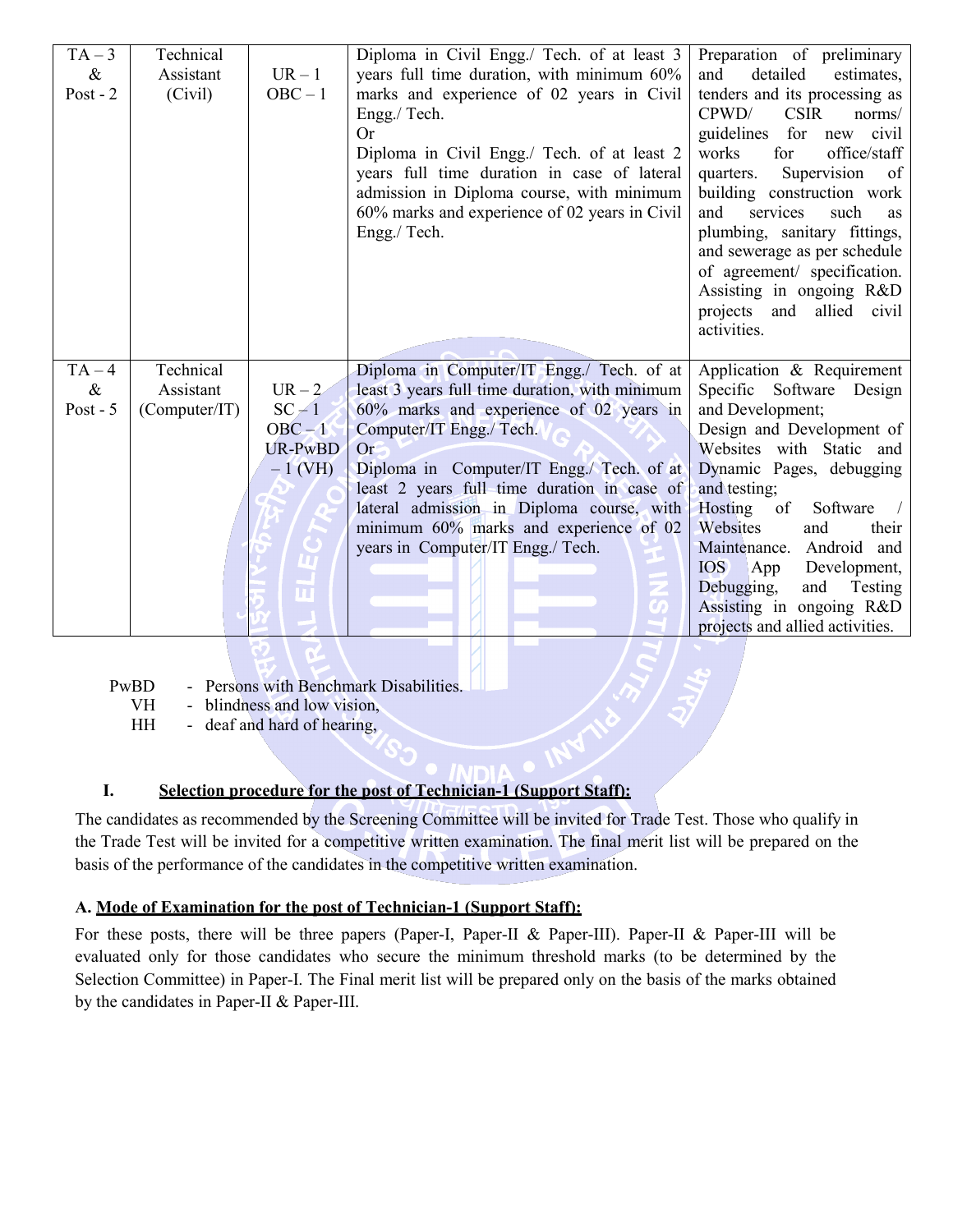## **Technician-1 (Group II)**

| <b>Mode of Examination</b>    | OMR Based or Computer Based Objective Type Multiple Choice                                       |
|-------------------------------|--------------------------------------------------------------------------------------------------|
|                               | Examination                                                                                      |
| <b>Medium of Questions</b>    | The questions will be set both in English and Hindi except the<br>questions on English Language. |
| <b>Standard of Exam</b>       | $SSC + ITI / XIIth Standard$                                                                     |
| <b>Total No. of Questions</b> | 150                                                                                              |
| <b>Total Time Allotted</b>    | 2 hours 30 minutes                                                                               |

## **Paper-I (Time Allotted – 1 hour)**

| No. of    | <b>Maximum Marks</b>         | Negative Marks            |
|-----------|------------------------------|---------------------------|
| questions |                              |                           |
| 50        | 00                           | There will be No Negative |
|           | (two marks for every correct | marks in this paper       |
|           | answer)                      |                           |
| ----      |                              | $-$                       |

ू अभियात्रिक

\**Mental Ability Test will be so devised so asto include General Intelligence, Quantitative Aptitude, Reasoning, Problem Solving, Situational Judgement, etc.*

## **Paper – II (Time Allotted – 30 minutes)**

| Subject                  | <b>of</b><br>No. | <b>Maximum Marks</b>           | <b>Negative Marks</b>       |
|--------------------------|------------------|--------------------------------|-----------------------------|
|                          | questions        |                                |                             |
| <b>General Awareness</b> | 25               |                                | One negative mark for every |
|                          |                  | (three marks for every correct | wrong answer                |
|                          |                  | answer)                        |                             |
| English Language         | 25               |                                | One negative mark for every |
|                          |                  | (three marks for every correct | wrong answer                |
|                          |                  | answer)                        |                             |

## **Paper-III (Time Allotted – 1 hour)**

| Subject           | No. of    | <b>Maximum Marks</b>           | Negative Marks              |
|-------------------|-----------|--------------------------------|-----------------------------|
|                   | questions |                                |                             |
| Concerned Subject | 50        | .50                            | One negative mark for every |
|                   |           | (three marks for every correct | wrong answer                |
|                   |           | answer                         |                             |

**INDIA** 

## **I. Selection Procedure for the TECHNICAL ASSISTANT**

The candidates as recommended by the Screening Committee will be invited for Trade Test. Those who qualify in the Trade Test will be invited for a competitive written examination. The final merit list will be prepared on the basis of the performance of the candidates in the competitive written examination.

## **B. Mode of Examination for Technical Assistant [Erstwhile Group III(1) & III(2)]**

For these posts, there will be three papers (Paper-I, Paper-II & Paper-III). Paper-II & Paper-III will be evaluated only for those candidates who secure the minimum threshold marks (to be determined by the Selection Committee) in Paper-I. The Final merit list will be prepared only on the basis of the marks obtained by the candidates in Paper-II & Paper-III.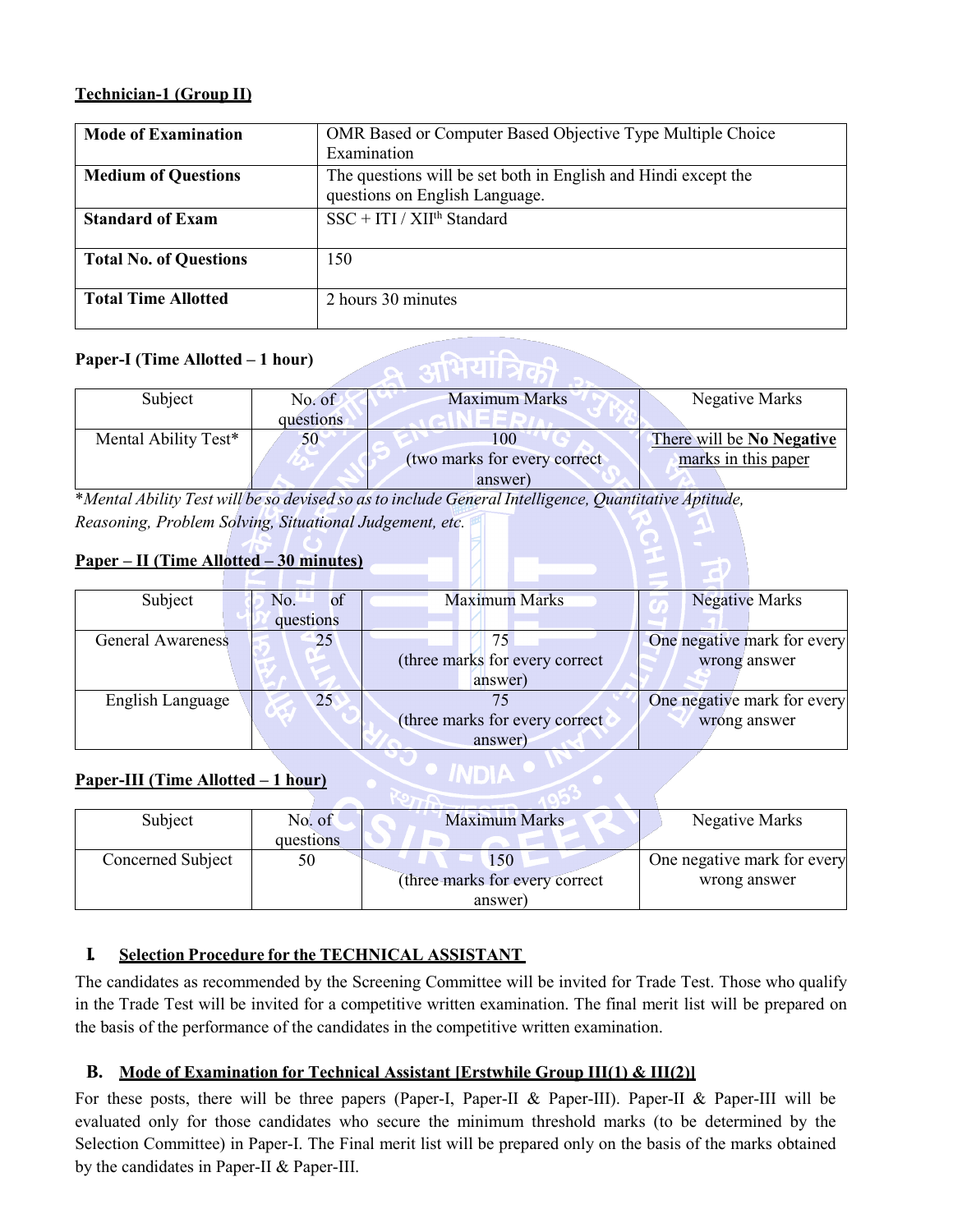## **Technical Assistant [Erstwhile Group III(1) & III(2)]**

| <b>Mode of Examination</b>    | <b>OMR</b> Based or Computer Based Objective Type Multiple Choice                  |
|-------------------------------|------------------------------------------------------------------------------------|
|                               | Examination                                                                        |
| <b>Medium of Questions</b>    | The questions will be set both in English and Hindi except the                     |
|                               | questions on English Language.                                                     |
| <b>Standard of Exam</b>       | Diploma / Graduation Level (based on the advertised qualification of the<br>post). |
| <b>Total No. of Questions</b> | 200                                                                                |
| <b>Total Time Allotted</b>    | 3 hours                                                                            |

# **Paper-I (Time Allotted – 1 hour)**

| Subject              | No. of    | <b>Maximum Marks</b>         | <b>Negative Marks</b>     |
|----------------------|-----------|------------------------------|---------------------------|
|                      |           |                              |                           |
|                      | questions |                              |                           |
|                      |           |                              |                           |
|                      |           |                              |                           |
| Mental Ability Test* | 50        | 100                          | There will be no negative |
|                      |           |                              |                           |
|                      |           |                              | marks in this paper       |
|                      |           |                              |                           |
|                      |           | (two marks for every correct |                           |
|                      |           |                              |                           |
|                      |           | answer)                      |                           |
|                      |           |                              |                           |

\**Mental Ability Test will be so devised so as to include General Intelligence, Quantitative Aptitude, Reasoning, Problem Solving, Situational Judgement, etc.*

# **Paper – II (Time Allotted – 30 minutes)**

| Subject           | No.<br>of    | <b>Maximum Marks</b>   | Negative Marks              |  |  |  |
|-------------------|--------------|------------------------|-----------------------------|--|--|--|
|                   | questions    | <i>''पता</i> ESTD      |                             |  |  |  |
| General Awareness | $25^{\circ}$ | 75                     | One negative mark for every |  |  |  |
|                   |              | (three marks for every | wrong answer                |  |  |  |
|                   |              | correct answer)        |                             |  |  |  |
|                   |              |                        |                             |  |  |  |
|                   |              |                        |                             |  |  |  |
| English Language  | 25           | 75                     | One negative mark for every |  |  |  |
|                   |              |                        | wrong answer                |  |  |  |
|                   |              | (three marks for every |                             |  |  |  |
|                   |              | correct answer)        |                             |  |  |  |
|                   |              |                        |                             |  |  |  |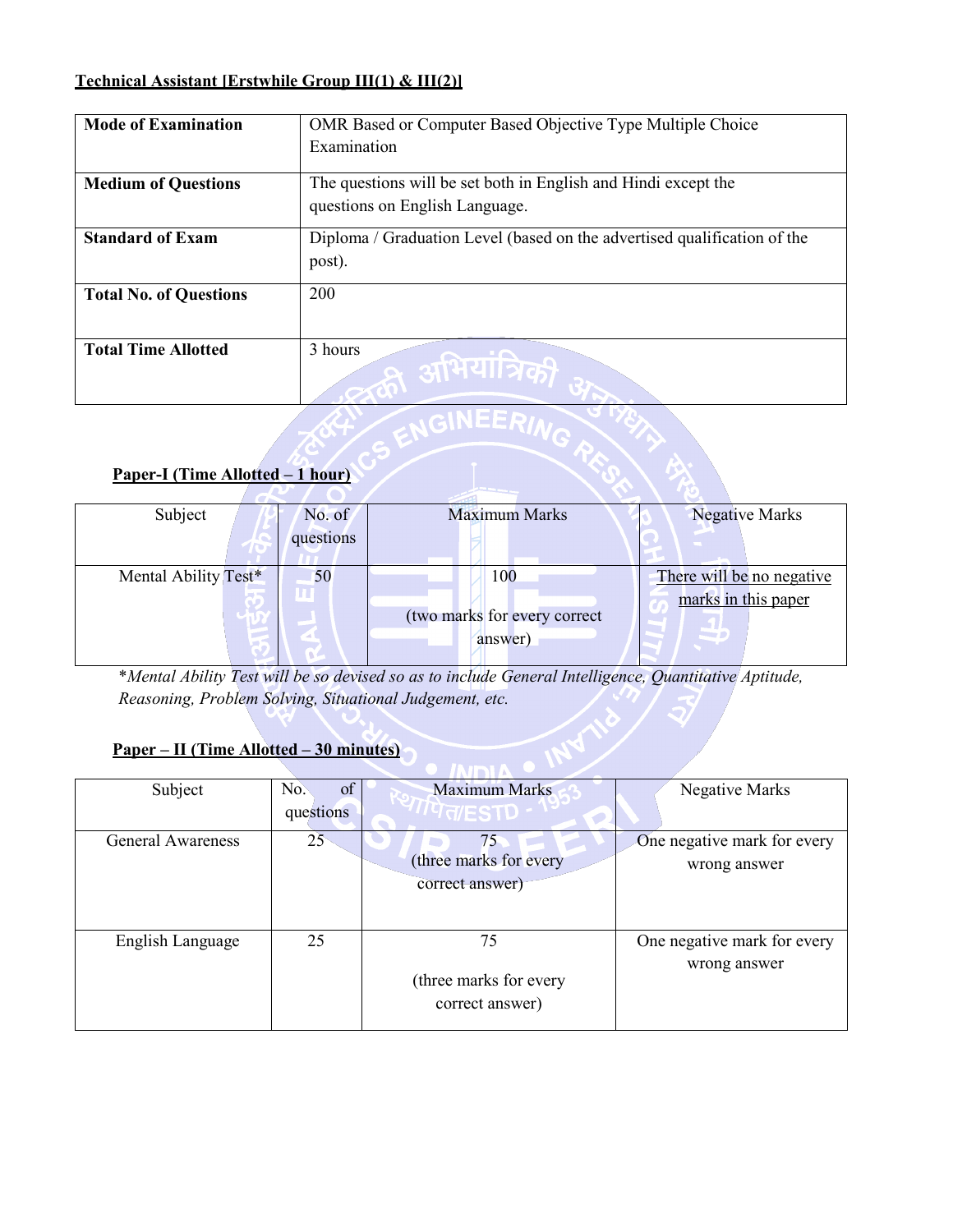### **Paper-III (Time Allotted – 90 minutes)**

| Subject           | No. of<br>questions | Maximum Marks                                    | Negative Marks                              |
|-------------------|---------------------|--------------------------------------------------|---------------------------------------------|
| Concerned Subject | 100                 | 300<br>(three marks for every correct<br>answer) | One negative mark for every<br>wrong answer |

## **NOTE:**

The post(s) reserved under EWS (Economically Weaker Section) may be filled with the UR category candidate(s), subject to meeting other eligibility criteria, in case, the candidate(s) under the EWS category being found unavailable.

**SCs**: Scheduled Castes; **STs:** Scheduled Tribes; **OBCs**: Other Backward Classes; **EWS**: Economically Weaker Section **PwBDs**: Persons with Benchmark Disabilities. **Age Limit & Relaxations:**

- 1. The upper age limit is relaxable upto 5 years for SC/ST and 3 years for OBC (Non-Creamy Layer) as per Government orders in force only in those cases where the post is reserved for respective categories, on production of relevant certificate in the prescribed format signed by the specified authority.
- 2. Upper age limit is also relaxable upto 5 years for the regular employees working in CSIR laboratories / Institutes, Government Departments, autonomous bodies and public sector undertakings.
- 3. Age is relaxable for Ex-serviceman as per Govt. of India orders as adopted by CSIR.
- 4. Age relaxation (as per GoI instructions) for Widows, Divorced Women and Women Judicially separated from Husbands.
- 5. **Age relaxation to the Persons with Benchmark Disability (PwBDs):** Age relaxation of 10 years [total 15 years for SCs/STs and 13 years for OBCs (Non-Creamy Layer) in respect of the posts reserved for respective categories] shall be allowed to the persons with benchmark disabilities.
- 6. If a person with disability is entitled to age concession by virtue of being a Government / Council employee, concession to him/her will be admissible either as a 'person with disability' or as a 'Central Government employee' whichever may be more beneficial to him/her.
- 7. Relaxation in age, over and above the stipulated limit, educational qualification and / or experience may be considered in case of exceptionally meritorious candidates, if sufficient number of candidates possessing the requisite qualification and/ or experience are not available to fill up the posts.

### **Benefits under Council Service:**

- 1. These posts carry usual allowances i.e. Dearness Allowance (DA), House Rent Allowance (HRA), Transport Allowance (TA) etc. as admissible to the Central Government employees and as made applicable to CSIR. Council employees are also eligible for accommodation of their entitled type as per CSIR Allotment Rules depending on availability in that case HRA will not be admissible.
- 2. In addition to the emoluments, benefits such as reimbursement of Medical Expenses, Leave Travel Concession, Conveyance Advance and House Building Advance are available, as per rules of CSIR.
- 3. All New Entrants will be governed by the "National Pension System" based on defined Contributions for new entrants recruited from Central Government Services on or after 01-01-2004, as adopted by CSIR for its employees. However, persons selected from other Government Departments/Autonomous Bodies/Public Sector Undertakings/Central Universities having Pension Scheme on Govt. of India pattern will continue to be governed by the existing Pension Scheme i.e. CCS (Pension) Rules, 1972.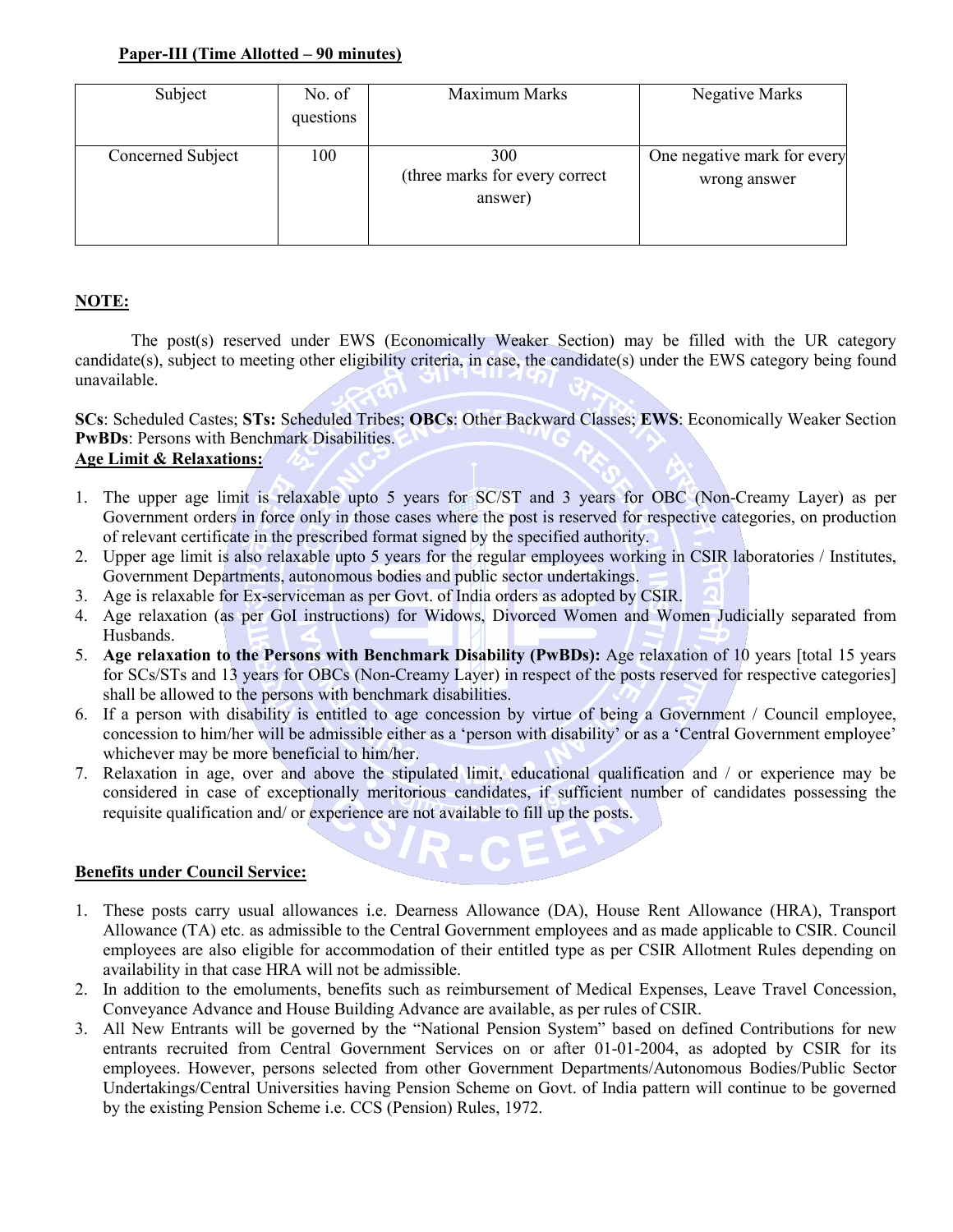### **General conditions / information:**

- 1. The applicant must be a Citizen of India.
- 2. The normal place of posting is CSIR-CEERI at Pilani/Jaipur/Chennai. Job requirement includes extensive field work in different parts of the country. Apart from the above job requirement, a selected candidate may be posted to work in any Section / Division and at any place in India on the discretion of the Competent Authority.
- 3. All applicants must fulfil the essential requirements of the post and other conditions stipulated in the advertisement. They are advised to satisfy themselves before applying that they possess at least the essential qualifications laid down for various posts. No enquiry asking for advice on eligibility will be entertained.
- 4. All the essential qualifications/experience and other details of a candidate must be supported by valid documents. The prescribed qualifications must have been obtained through recognized Universities / Institutions etc.
- 5. In case of Universities/Institute awarding CGPA/SGPA/OGPA/DGPA grades etc., candidates are requested to convert the same into percentage based on the formula as per their University/Institute and upload the office orders copy of the same.
- 6. In respect of equivalent clause in Essential Qualifications, if a candidate is claiming a particular qualification as equivalent qualification as per the requirement of advertisement, then the candidate is required to produce order/letter in this regard, indicating the Authority (with number and date) under which it has been so treated, otherwise the Application is liable to be rejected.
- 7. Any discrepancy found, at any stage of this recruitment process, between the information given in application and as evident in original documents, will make the candidate ineligible for the post(s).
- 8. The period of experience rendered by a candidate on part time basis, daily wages, visiting/guest faculty will not be counted while calculating the valid experience for these posts.
- 9. If any document/ certificate furnished is in a language other than Hindi or English, a transcript of the same duly attested by a Gazetted officer or Notary is to be submitted.
- 10. The date for determining the upper age limit, qualifications and/or experience shall be the closing date prescribed for submission of Online application i.e. **01.03.2022 (Tuesday).**
- 11. The period of experience in a discipline/area of work, wherever prescribed, shall be counted after the date of acquiring the minimum essential educational qualifications prescribed for that post.
- 12. Candidate must ensure that he/she possesses essential qualification/experience in the relevant area as required for the post, for which he/she is applying, on the last date of online application.
- 13. The CSIR-CEERI reserves the right not to fill up all the posts or part thereto if it so desires. The number of vacancies indicated above is provisional and may vary (increase or decrease) at any stage of selection process.
- 14. The decision of the CSIR-CEERI in all matters relating to eligibility, acceptance or rejection of applications, mode of selection and conduct of screening / trade test / written test / interview at any place shall be final and binding on the candidates.

### **How to apply**

1. Eligible candidates are required to apply ONLINE through CSIR-CEERI website **www.ceeri.res.in**. No other mode of application will be entertained.

**INDIA** •

- 2. Candidates desirous to apply for more than one Post Code should submit **SEPARATE APPLICATION FOR EACH POST CODE,** subject to **fulfilling** all eligibility criteria attached to each individual post code along with requisite **application fee of `100/- for each**, wherever applicable.
- 3. Candidates are advised to go through the instructions (available on CSIR-CEERI website www.ceeri.res.in) for online filling of the application carefully.
- 4. Online Application will be available on CSIR-CEERI website www.ceeri.res.in [**Opens on 28.01.2022 (Friday) from 09.30 A.M. and Closes on 01.03.2022 (Tuesday) at 06:00 P.M.]**.
- 5. Candidates are required to pay **`**100/- online through the link available under the payment option in online application. No other mode of payment of application fee is permissible. **SC/ ST/ PwBD/ Women/ Other Gender/ CSIR Employees/ Ex-Servicemen are exempted from payment of application fee.**
- 6. In case of Universities/ Institute awarding CGPA/SGPA/OGPA/DGPA grades etc., candidates are required to convert the same into percentage based on the formula as per their University/Institute and to mention the percentage so arrived at the appropriate place in the on-line application format, while filling the same.
- 7. **Candidates should keep a copy of the application print-out and payment details (if any) with them**, for their record and same will be made available to office, whenever asked to do so. Print-out of Application and payment details will not be available after the closing date for online application.